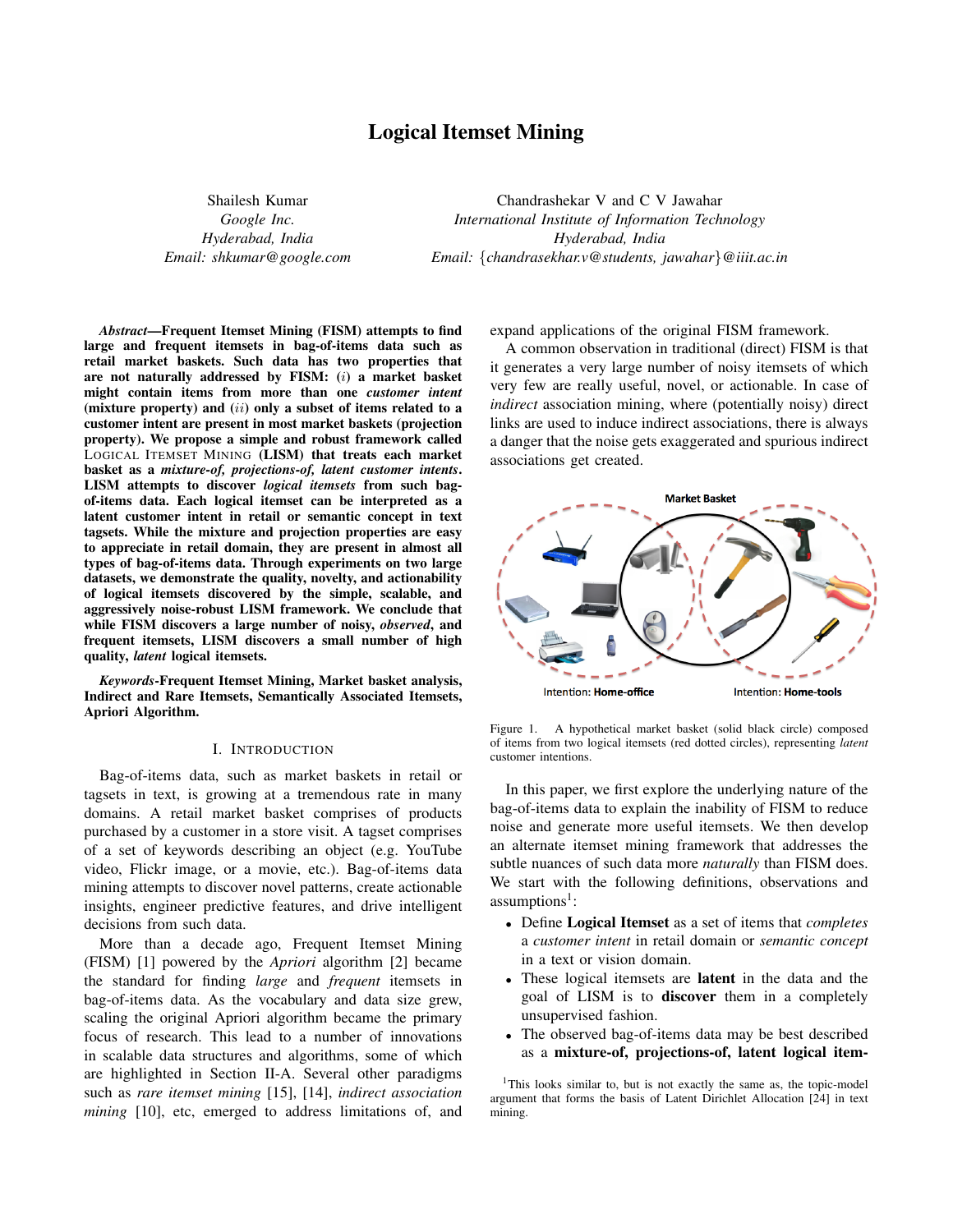sets, i.e. it has two fundamental properties: the mixture property and the projection property.

- Mixture property: In retail, each market basket might contain *more than one customer intent*. Similarly, in text domain, each tagset might contain *more than one semantic concept*.
- Projection property: In retail, each market basket contains *only a subset of products* associated with a customer intent. Similarly, in text domain, each tagset contains *only a subset of keywords* associated with a semantic concept. In other words, a complete logical itemset is rarely present in its entirety in the bag-of-items data.

Figure 1 shows a hypothetical example of the *mixtureof, projections-of, latent customer intents* in retail. Consider a market basket with four products (shown in solid black circle). These products come from two different customer intents, each represented by a *logical* group of products (shown in red dotted circles). In other words, (a) the market basket is composed of products from more than one customer intent (mixture property) and, (b) the market basket does not contain *all* products in either of the two intents (projection property). It only contains a subset of products associated with each intent. This could happen for various reasons: the customer already has the other items in those intents, she might purchase the remaining items in the intents elsewhere or at some other time, or she might not even be aware that the other items *complete* her intents, etc.

The *noise* due to the mixture property and the *incompleteness* due to the projection property make it challenging to discover the latent logical itemsets from bag-of-items data. A complete logical itemset will have a very low support as it hardly occurs in the data - thanks to the projection property. Also, each frequent itemset discovered by the traditional FISM framework might have sufficient noise in it - thanks to the mixture property. Finally, also note that some logical items might occur more rarely in the data than others. In fact, in some cases, it might be more useful to find rare itemsets [15] rather than frequent itemsets.

It should be fairly obvious from this discussion as to why frequent itemset framework is not a *natural* framework for discovering logical itemsets and why we need a radically different framework for finding logical itemsets in such data. It should also be obvious that unless we effectively deal with the mixture-of-intents noise, in the bag-of-items data, any indirect association mining will suffer from the propagation of this noise to higher order associations.

One approach to find logical itemsets could be the traditional topic models such as LDA [24]. But they may not be directly applicable here for several reasons:  $(i)$  LDA is more suitable when a typical bag-of-items is much larger as in bag-of-words in text or bag-of-visual-words in images, (ii) LDA depends on the *weight* (e.g. term frequency of a term in the document) of each item in the bag but bagof-items inherently do not have such weights - an item is either present or not present in the bag. (iii) The scaling and convergence properties of LDA will make it prohibitively costly to apply on such *thin* data, where the number of bags is typically much larger than the size of each bag, and  $(iv)$ finally, LDA requires us to specify apriori the number of concepts (or latent customer intents) to discover - something that is already hard in the text domain and will be even harder in the retail domain.

In this paper, we propose a simple and intuitive framework called the LOGICAL ITEMSET MINING (LISM) to find all the logical itemsets in bag-of-items data in an unsupervised and scalable fashion. This addresses the mixture and projection properties highlighted above in a novel fashion and is able to discover a relatively small number of very precise and high quality logical itemsets even if they have a low (or even zero) support in the data. In contrast, FISM typically discovers a large number of noisy itemsets. We first describe some of the prior work in FISM and indirect associations mining in Section II. Then we describe the LISM framework in detail in Section III. Finally we demonstrate through both subjective and objective empirical evidence the quality of results obtained by the LISM framework on two large public datasets, IMDB and FLICKR, described in Section IV-A.



Figure 2. Distribution of Maximal Frequent Itemsets w.r.t. Size and Threshold for IMDB and Flickr dataset. As the itemset size increases or the support threshold decreases, the number of frequent itemsets generated grows exponentially.

#### II. BACKGROUND

### *A. Frequent Itemset Mining*

The FISM framework was originally developed for market basket analysis in retail domain where frequent itemsets can be used to improve store and catalogue layouts, increase cross sell and up sell, and do product bundling. FISM received a lot of attention since the introduction of association rule mining by Agrawal [1] in 1993. It really took off with the introduction of the elegant *Apriori algorithm* [2] that addressed the core problem of combinatorial explosion in itemsets by using the *anti-monotonicity property* of itemsets. According to this property: *If an itemset is not frequent, any of its supersets cannot be frequent*. Figure 2 demonstrates the effect of support threshold and itemset size on the number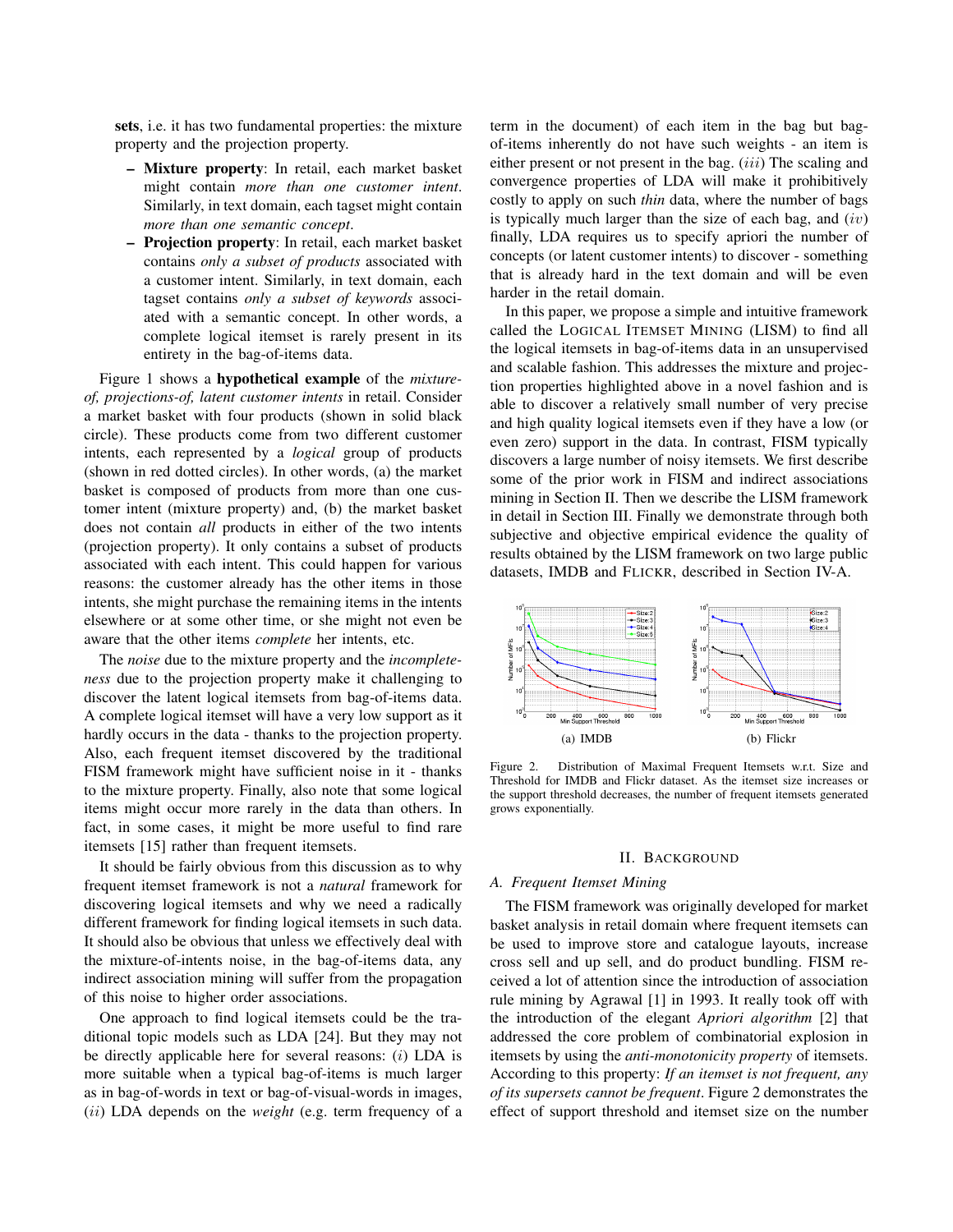of itemsets discovered by FISM. FISM typically generates a very large number of maximal frequent itemsets, most of which tend to be noisy or meaningless.

Over the recent years, with the increase in itemset data, many efficient algorithms based on hash-based techniques, partitioning, sampling and using vertical data formats have emerged. Some of the notable ones are: FP-Growth [3], Eclat algorithm [4], Apriori by Borgelt [6], kDCI algorithm [7], DCI algorithm [7], and lcm [8]. Primary focus of most of these algorithms is to make FISM framework more scalable, practical, and efficient.

#### *B. Indirect and Rare Association Rule Mining*

FISM can only discover *direct* relationships observed in the data. However, deeper insights can come from indirect associations [9], [10], [11], [12], [13]. Recently, Liu  $et$ al. [18] suggested a hypergraph-based method for discovering semantically associated itemsets. In principle, our logical itemset approach is similar to their work at a high level but is substantially different in details. For example, we also restrict our model to pair-wise relationships only, but we use a different class of much simpler and noise-robust measures of associations. Our framework is much simpler and intuitive compared to [18]. In spite of the strong theory, the results presented in [18] have reasonable amount of noise that we believe is due to the mixture-of-intentions noise in the data. Our LISM framework, on the other hand, generates very high quality results both for high and low frequency itemsets.

While most of the focus in traditional data mining is on frequent itemsets, there is a large body of work on rare itemset mining as well. Finding rare itemsets are especially useful in biology and medical domains, where *rare events* are more important than common ones or in applications such as outlier detection, belief contradiction, and exception finding, etc. Szathmary [15], [14] present the first algorithm designed specifically for *rare itemset mining*. Haglin [16] designed an algorithm for finding minimal infrequent itemsets based on SUDA2 algorithm for finding minimal unique itemsets [17].

Logical itemset mining is *frequency agnostic*. It discovers rare itemsets as well as common itemsets as long as they are logical. In Section IV-B, we show examples of some of the logical itemsets that have been discovered by LISM on both the FLICKR and IMDB datasets.

## III. LOGICAL ITEMSET MINING

As mentioned in Section I, discovering logical itemsets in bag-of-items data has two core problems. First, the noise due to the mixture-of-intentions property and second, the incompleteness due to the projection property. The LOGICAL ITEMSET MINING framework, described in detail in this section, addresses both these problems and attempts to discover

many logical itemsets in the data<sup>2</sup>. LISM framework has four stages:

- 1) Counting stage where co-occurrence counts between all pairs of items is computed in one pass through the data.<sup>3</sup>
- 2) Consistency stage where these co-occurrence counts are converted to *consistency* values, quantifying the *statistical significance* or *information content* of seeing each pair of items together vs. random chance.
- 3) Denoising stage where the co-occurrence consistencies are cleaned further to address the mixture-ofintents property.
- 4) Discovery stage where logical itemsets in the form of *cliques* are discovered in the co-occurrence consistency graph by addressing the projection property.

Before we describe these four stages in detail, some notation: Let  $V = \{v_m\}_{m=1}^M$  denote the **Vocabulary** of all unique items in the data (e.g. all products sold by a retailer, all keywords in the tagset corpus, etc.). Let  $X$  denote the bagof-items data with  $N$  data points:

$$
\mathbf{X} = \left\{ \mathbf{x}^{(n)} = \left\{ x_{\ell}^{(n)} \right\}_{\ell=1}^{L_n} \subset \mathbf{V} \right\}_{n=1}^{N},\tag{1}
$$

were  $L_n$  is the size of the  $n^{th}$  bag,  $\mathbf{x}^{(n)}$ .

#### *A. Stage-1: LISM-Counting*

Three types of statistics are counted in a single data pass:

1) Co-occurrence counts,  $\psi(\alpha, \beta) = \psi(\beta, \alpha)$ , for every pair of items  $(\alpha, \beta) \in V \times V$  is defined as the *number of bags in which both items "co-occur"*:

$$
\psi(\alpha, \beta) = \sum_{n=1}^{N} \delta\left(\alpha \in \mathbf{x}^{(n)}\right) \delta\left(\beta \in \mathbf{x}^{(n)}\right), \quad (2)
$$

(where  $\delta(bool)$  is a Dirac delta function which is 1 if bool is true and 0 otherwise). Co-occurrence counts below a threshold  $\theta_{cooc}$  are set to zero. The resulting  $M \times M$  ( $M = |V|$  = vocabulary size) Co-occurrence counts matrix,  $\Psi = [\psi(\alpha, \beta)]$  is sparse and symmetric. The time complexity of computing this matrix in one pass through the data is  $\mathcal{O}\left(\sum_{n=1}^N {\binom{L_n}{2}}\right)$ . The space complexity of storing this matrix is  $\mathcal{O}(M^2 \lambda_{cooc})$ where  $\lambda_{cooc}$  is the sparsity factor of the co-occurrence counts matrix. Note that the threshold  $\theta_{cooc}$  might be used to control the degree of noise in the counting.

2) **Marginal counts**,  $\psi(\alpha)$  is defined as the *number of pairs in which the item*  $\alpha \in V$  *occurred with some other item in the data*. This is obtained by adding each row of the full co-occurrence counts matrix:

$$
\psi(\alpha) = \sum_{\beta \in \mathbf{V}, \alpha \neq \beta} \psi(\alpha, \beta),\tag{3}
$$

<sup>2</sup>Discovering all logical itemsets is an NP-hard problem.

<sup>&</sup>lt;sup>3</sup>This stage is akin to finding all frequent itemsets of size 2.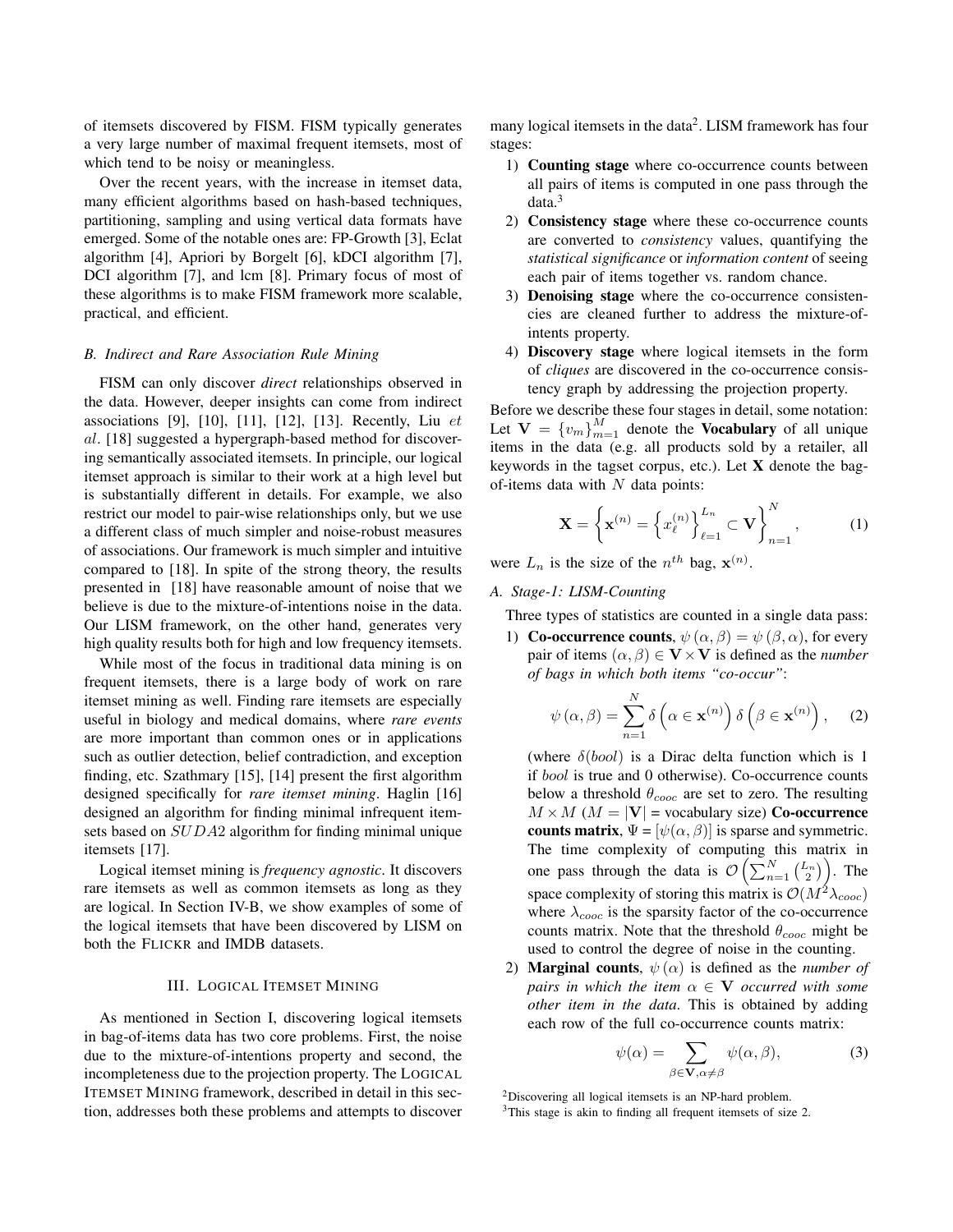3) **Total Counts**,  $\psi_0$ , defined as the *total number of pairs in which some item co-occurred with some other item in the transaction data*. This is obtained by adding all the elements in the co-occurrence count matrix<sup>4</sup>.

$$
\psi_0 = \frac{1}{2} \sum_{\alpha \in \mathbf{V}} \psi(\alpha) = \frac{1}{2} \sum_{\alpha \in \mathbf{V}} \sum_{\beta \in \mathbf{V}} \psi(\alpha, \beta) \tag{4}
$$

These three counts are then converted into co-occurrence and marginal probabilities<sup>5</sup>:

$$
P(\alpha, \beta) = \frac{\psi(\alpha, \beta)}{\psi_0}, P(\alpha) = \frac{\psi(\alpha)}{\psi_0}
$$
 (5)

## *B. Stage 2: LISM-Consistency*

FISM depends on the *support* i.e. *frequency* as a key statistic on itemsets. In fact, the pair-wise co-occurrence counting in Equation (2) in LISM is the same as finding all frequent itemsets of size 2 with a support threshold of  $\theta_{cooc}$ . Consider the two examples where using co-occurrence counts does not make sense:

- High Co-occurrence Noise Consider a pair of common products such as DVD and Shoes sold by a retailer. Since both are high volume by themselves, they might co-occur in a large number of market baskets. This is an artifact of *mixture-of common intents*. We need a mechanism to ignore this high co-occurrence count. Unfortunately, if we raise the support thresholds too high, we might loose valid co-occurrences with lower counts.
- Low Co-occurrence Signal Consider a pair of rare products such as home-theatre-system and high-definition-TV. While the joint cooccurrence count for this pair of products might be low, the "confidence" (using the FISM terminology) - measured by the conditional probability of seeing one product given the other - might still be high. To keep such low frequency co-occurrences, the support threshold will have to be reduced substantially, which in turn will result in addition of lot of spurious product pairs.

Thus, we need a systematic mechanism to remove deceptive high co-occurrences that are an artifact of mixture-of-intents noise, while at the same time preserve the important low cooccurrence counts that contain important logical connections between pairs of rare products.

The first fundamental difference between FISM and LISM is that instead of using the joint probability as it is, LISM normalizes these co-occurrence counts by the priors of the two items. This not only addresses the noise due to mixtureof-intents (the deceptive high co-occurrence counts), but will also preserve the rare but logical co-occurrence between products (important low co-occurrence counts). In LISM, we call this *statistical significance measure* as the Cooccurrence Consistency defined as the *degree with which the actual co-occurrence of a pair of items compares with random chance.* In other words, if the actual joint probability,  $P(\alpha, \beta)$ , is more compared to the random chance, (e.g.  $P(\alpha)P(\beta)$  then the two items are said to have co-occurred with high consistency. There are a number of measures that can be used here. We list a few candidates here. See [25] for a more exhaustive list of measures that can be used here.

## • Cosine

$$
\phi_{csn}(\alpha, \beta) = \frac{P(\alpha, \beta)}{\sqrt{P(\alpha)P(\beta)}} \in [0, 1]
$$
 (6)

## • Jaccard Coefficient

$$
\phi_{jcd}(\alpha,\beta) = \frac{P(\alpha,\beta)}{P(\alpha) + P(\beta) - P(\alpha,\beta)} \in [0,1] \quad (7)
$$

#### • Point-wise Mutual Information

$$
\phi_{pmi}(\alpha,\beta) = max\left\{0, \log\left(\frac{P(\alpha,\beta)}{P(\alpha)P(\beta)}\right)\right\} \in [0,\infty]
$$
\n(8)

## • Normalized Point-wise Mutual Information

$$
\phi_{nmi}(\alpha,\beta) = \frac{\phi_{pmi}(\alpha,\beta)}{-\log P(\alpha,\beta)} \in [0,1] \tag{9}
$$

We use normalized point-wise mutual information in this paper, as it is bounded and addresses a well known problem with point-wise mutual information, that PMI exaggerates rare items/pairs more. A threshold  $\theta_{consy}$  is used to remove all product pairs whose consistency is below this threshold. The resulting *co-occurrence consistency matrix* is used to find logical itemsets, but before that there is scope to reduce even more noise in this matrix.

#### *C. Stage-3: LISM-Denoise*

Some mixture-of-intents noise was removed by converting co-occurrence counts to co-occurrence consistencies. This, however, does not completely eliminate the entire noise from the consistency matrix. We need to do further denoising using the following intuition. In the first pass through the data, all pairs of items in a market basket are counted as there is insufficient knowledge to know whether a pair of items is noise (e.g. mouse, hammer, in example shown in Figure 1) due to mixture-of-intents property or *signal* (e.g. mouse, speakers) i.e. they really belong to the same customer intent. After computing the co-occurrence consistencies after the first pass, however, some knowledge is created, as to whether a particular product pair in a bag is signal or noise. The assumption, we are making is that in each iteration, in spite of the mixture-of-intents noise, product pairs that are likely to belong to an eventual logical itemset will remain *connected*. In fact, we observe,

<sup>4</sup>Note that we divide this sum by 2 due to double counting in the symmetrical matrix.

<sup>5</sup>Laplacian smoothing might be used to compute these probabilities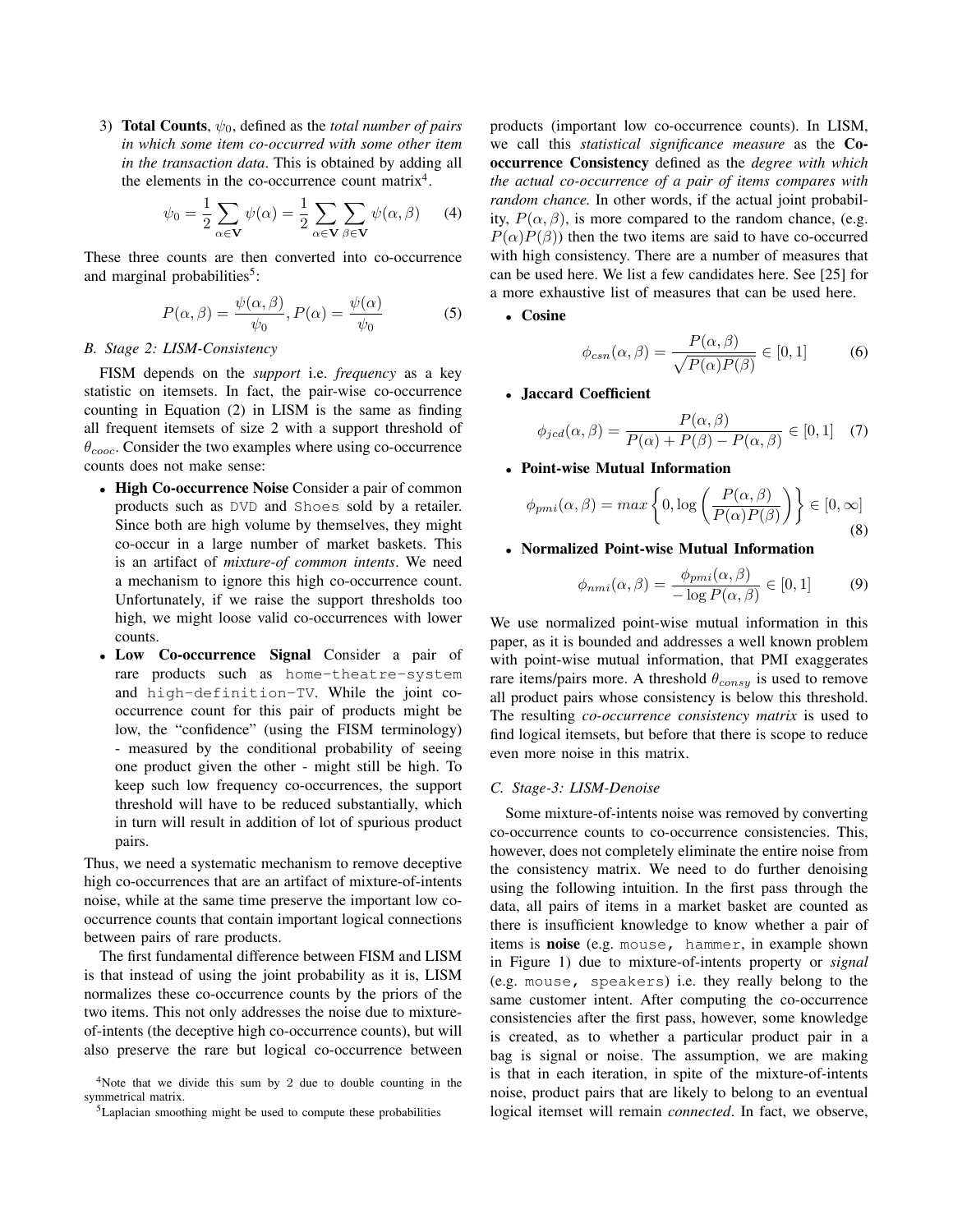| Tag       | <b>Before Denoising</b> | After Denoising |
|-----------|-------------------------|-----------------|
| bride     | 0.3257                  | 0.5750          |
| reception | 0.3720                  | 0.5728          |
| marriage  | 0.3195                  | 0.5658          |
| cake      | 0.1699                  | 0.3629          |
| love      | 0.0148                  | 0.2449          |
| honeymoon | 0.0183                  | 0.2262          |
| jason     | 0.2081                  |                 |
| chris     | 0.1461                  |                 |
|           | Table I                 |                 |

EFFECT OF DENOISING ON THE TAG "wedding" IN FLICKR DATASET.

as expected, that the consistency strength between withinlogical-itemset pairs grows and consistency strength between across-logical-itemset-pairs shrinks as seen in Table I.

The iterative denoising algorithm uses the co-occurrence *consistencies* obtained in the previous iteration to remove noisy co-occurrence *counts* in the next iteration, recompute the margin and total from these cleaned up counts and then, compute the consistencies in the next iteration. Let  $\psi^{(t)}(\alpha, \beta)$  and  $\phi^{(t)}(\alpha, \beta)$  denote co-occurrence counts and co-occurrence consistencies in the  $t^{th}$  iteration of the denoising procedure. Then, denoising, using the following update  $\forall (\alpha, \beta) \in \mathbf{V} \times \mathbf{V}$ :  $\psi^{(0)}(\alpha, \beta) > \theta_{cooc}$ ,

$$
\psi^{(t+1)}(\alpha,\beta) \leftarrow \psi^{(0)}(\alpha,\beta)\delta(\phi^{(t)}(\alpha,\beta) > \theta_{consy}) \quad (10)
$$

The margin and total counts are updated in each iteration as well, using Equations (3) and (4). Note that, we don't need to make another pass through the data, but just reuse the co-occurrence counts computed in the first iteration. As denoising happens, the overall *quality* of the resulting consistency matrix improves. The following quality is measured in each denoising iteration.

$$
Q(\Phi^{(t)}) = \sum_{(\alpha,\beta)\in \mathbf{V}\times\mathbf{V}} P^{(t)}(\alpha,\beta)\phi^{(t)}(\alpha,\beta). \tag{11}
$$

Empirically, we observed that denoising converges very quickly in two to three iterations, where convergence is measured by the fraction of co-occurrence counts that become zero in any iteration. A significant improvement was seen in the quality of the final logical itemsets obtained after the denoising procedure. Table I shows how the iterative procedure affects the consistency of tag wedding with some other tags of FLICKR dataset. Here the consistency of tag wedding with relevant tags dress & reception increases significantly after the first iteration itself and decreases to zero for irrelevant tags such as chris & jason.

To give an idea about the final consistency matrix after denoising, the top consistent tags associated with some random tags are shown in Table II.

#### *D. Stage 4: LISM-Discovery*

The first three stages provide several knobs to robustly reduce the mixture-of-intents noise in the data:  $(i)$  ignoring

| Tag      | Most consistent tags in <b>IMDB</b> dataset                    |
|----------|----------------------------------------------------------------|
| food     | lifestyle, money, restaurant, drinking, cooking                |
| road     | truck, motorcycle, car, road-trip, bus                         |
| singer   | singing, song, dancing, dancer, musician                       |
| suicide  | suicide-attempt, hanging, depression, mental-illness, drowning |
| hospital | doctor, nurse, wheelchair, ambulance, car-accident             |
|          |                                                                |
| Tag      | Most consistent tags in Flickr dataset                         |
| art      | painting, gallery, paintings, sculpture, artist                |
| france   | paris, french, eiffeltower, tower, europe                      |
| island   | tropical, islands, newzealand, thailand, sand                  |
| animals  | zoo, pets, wild, cats, animal                                  |

Table II TOP 5 MOST CONSISTENT TAGS FROM THE IMDB AND FLICKR DATASETS

.

| <b>Property</b>       | <b>FLICKR</b> | <b>IMDB</b> |
|-----------------------|---------------|-------------|
| Original data size    | 3,546,729     | 449,524     |
| Original vocab size   | 656.291       | 120,550     |
| Final data size       | 2.710.578     | 395,802     |
| Original Keywords/bag | 5.42          | 9.13        |
| Cleaned keywords/bag  | 2.94          | 5.13        |

Table III CHARACTERISTICS OF FLICKR AND IMDB DATASETS

very low frequency co-occurrence counts via the threshold  $(\theta_{cooc})$ ,  $(ii)$  converting these counts into consistencies via prior normalization (iii) ignoring low co-occurrence consistencies via the threshold  $\theta_{cons}$ , and  $(iv)$  iterative denoising of co-occurrence consistency. By this time, it is expected that:

- Intra (within) Logical Itemset Consistencies are high: While the projection property suggests that the entire logical itemset has a very low support, subsets of logical itemsets will still have high consistency because every time at least two products (tags) from the same intent (concept) are in the same market basket (tagset), co-occurrence consistency between them goes up.
- Inter (across) Logical Itemset Consistencies are low: This is related to the mixture-of-intents noise removal in the first three stages. Any noise related to cross intention products or cross concept tags will be removed in the first three stages.

The sparse and symmetric co-occurrence consistency graph is thresholded and binarized such that an edge between two items is present if their co-occurrence consistency is above the threshold  $\theta_{consu}$ .

A LOGICAL ITEMSET, given this graph, is defined as a set of items  $\mathbf{L} = (\ell_1, \ell_2, ..., \ell_k)$  such that each item in this set has a high co-occurrence consistency with all other items in this set. In order to find the largest logical itemsets, we just have to find all *maximal cliques* in the binarized cooccurrence consistency graph. The problem of finding all maximal cliques in a graph is NP-hard with the worst case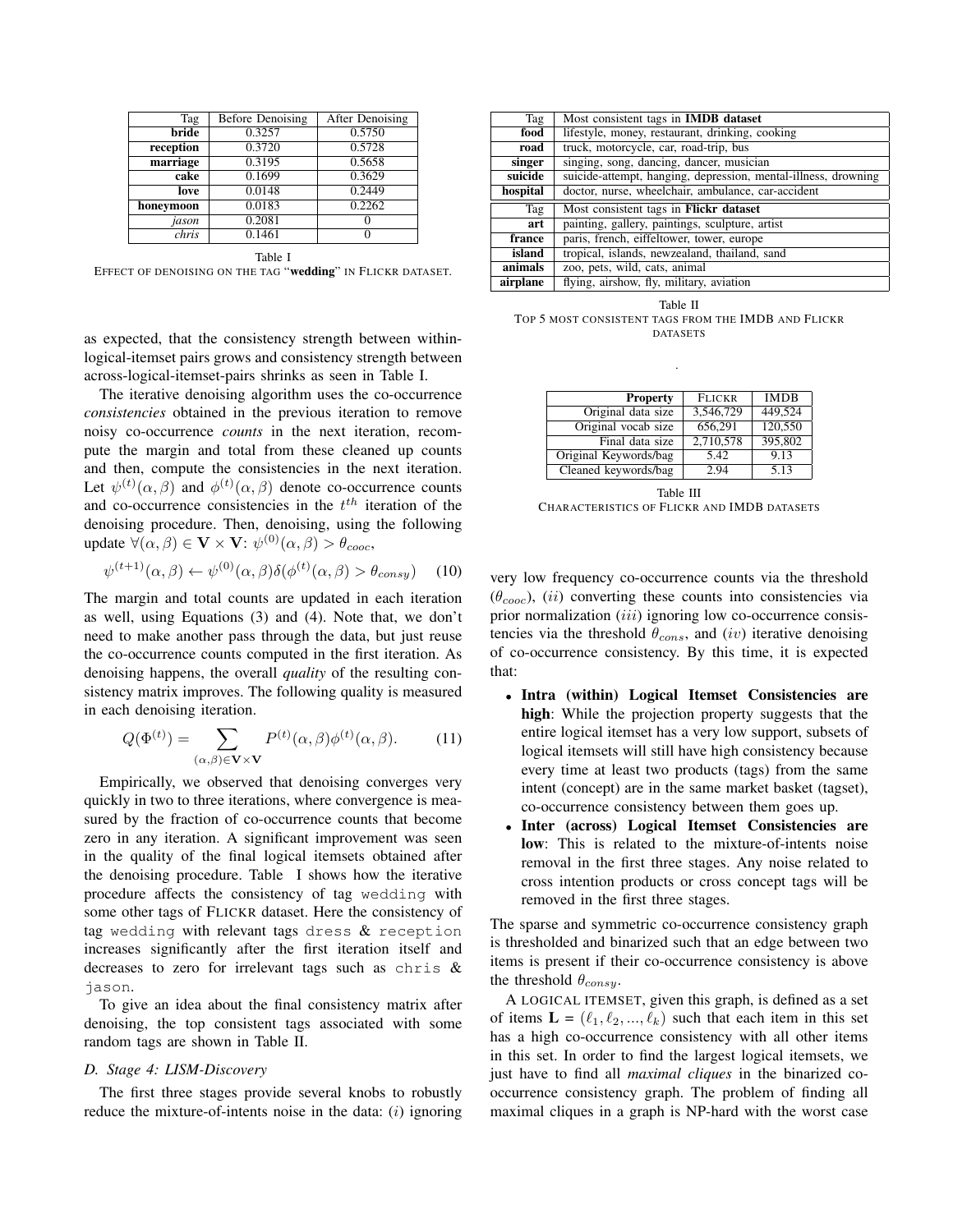time complexity of  $\mathcal{O}(3^{n/3})$  for a graph with n vertices [20]. A large amount of improvements have been made over classical algorithm by Bron and Kerbonsch [19] (e.g. [21]) for finding all maximal cliques.

Dharwadker [22] proposed a approximate polynomialtime algorithm (polynomial to the number of vertices) for finding a maximal clique in all known examples of graphs. The algorithm stops as soon it finds a maximal clique of fixed size  $k$  and during this process finds maximal cliques of size  $\lt k$ . We used this algorithm for finding maximal cliques of different sizes in our binarized co-occurrence consistency graph by setting a very high value of  $k$ .

## IV. EXPERIMENTS

## *A. Datasets Used*

Typical benchmark datasets used in FISM are located at the FIMI repository  $[5]$ <sup>6</sup>. In these datasets, the vocabulary is obfuscated as the focus is mostly on scale improvements and not quality improvements. Since our focus is primarily on quality improvements and to demonstrate the logical itemsets discovered, we worked with two datasets, FLICKR [23] <sup>7</sup> tagsets and IMDB keywords<sup>8</sup>, where the item dictionary is available and the number of data points is large. Due to the large data size and memory and computational limitations, the following preprocessing was applied to both datasets:

- Compute frequency of all items (keywords in this case),
- Keep only top 1000 most frequent keywords,
- Remove low freq. keywords from each tagset
- Remove all bags with less than two keywords<sup>9</sup>

Table III shows the Original and Cleaned data statistics.

#### *B. Logical Itemsets Discovered*

Our main result is the quality of the Logical itemsets discovered. Table VI and IV contain examples of logical itemsets found in the FLICKR and IMDB datasets respectively. These tables are sorted first in descending order of itemset size and for each size in descending order of frequency in the data. There are three key properties to notice about these logical itemsets discovered:

• Large sizes: As shown in figure 2, the number of frequent itemsets generated grows exponentially with itemset size. In contrast, large  $($  > size 5 $)$  logical itemsets are easily found in the data. Since we are using a clique finding algorithm, the main complexity comes from the NP-hard problem of finding all maximal cliques in the graph. Various parameters such as the count and consistency thresholds might be used to control the sparsity of the co-occurrence consistency graph and therefore the complexity, noise, and quality

| <b>Size</b>    | Freq.           | <b>Logical Itemset</b>                                    |
|----------------|-----------------|-----------------------------------------------------------|
| 7              |                 | family-relationships<br>father-daughter-relationship      |
|                | 18              | mother-daughter-relationship brother-sister-relationship  |
|                |                 | teenage-girl sister-sister-relationship girl              |
| 7              | 11              | husband-wife-relationship marriage infidelity adultery    |
|                |                 | extramarital-affair unfaithfulness affair                 |
| 6              | 4331            | conundrum vocabulary number-game math-whiz word-          |
|                |                 | smith oxford-english-dictionary                           |
| 6              | 83              | photographer judge competition model photography          |
|                |                 | fashion                                                   |
|                |                 | family-relationships father-son-relationship mother-son-  |
| 6              | 37              | relationship brother-brother-relationship brother-sister- |
|                |                 | relationship dysfunctional-family                         |
| 6              | 26              | lawyer judge trial courtroom witness court                |
| 5              | 88              | murder police detective<br>police-detective<br>murder-    |
|                |                 | investigation                                             |
| $\overline{5}$ | 25              | robbery thief theft bank-robbery bank                     |
| $\overline{5}$ | 18              | police policeman police-officer police-station police-car |
| $\overline{4}$ | 685             | murder killer killing murderer                            |
| $\overline{4}$ | 67              | blood gore zombie splatter                                |
| $\overline{4}$ | $\overline{43}$ | seduction obsession voyeurism voyeur                      |
| $\overline{4}$ | $\overline{24}$ | spy espionage secret-agent british                        |
| $\overline{4}$ | 18              | brother mother father sister                              |
| 3              | 902             | deception duplicity deceit                                |
| $\overline{3}$ | 309             | blood knife stabbing                                      |
| $\overline{3}$ | 123             | gun shooting criminal                                     |
| $\overline{3}$ | 79              | superhero mask based-on-comic-book                        |
| $\overline{3}$ | $\overline{36}$ | rifle shooting revolution                                 |
| $\overline{2}$ | 1116            | martial-arts kung-fu                                      |

Table IV EXAMPLES OF LOGICAL ITEMSETS DISCOVERED IN IMDB DATASET

| <b>Size</b>    | Freq.           | <b>Logical Itemset</b>                                |
|----------------|-----------------|-------------------------------------------------------|
| 10             | 18              | airplane airport plane flying flight aircraft air jet |
| 7              | 35              | music rock concert show band live guitar              |
| 7              | 0               | animals africa wildlife lion rhino safari elephant    |
| 6              | 39              | baby kids children boy child kid                      |
| 6              | $\overline{35}$ | beach sea ocean sand surf waves                       |
| 6              | 24              | cat cats cute pet kitten kitty                        |
| 6              | 13              | nyc newyork newyorkcity manhattan ny brooklyn         |
| $\overline{5}$ | 15              | bike race motorcycle racing motorbike                 |
| $\overline{5}$ |                 | fire police ambulance rescue emergency                |
| $\overline{4}$ |                 | light reflection window glass                         |
|                | 6               | mountain hiking hike trail                            |

Table V RARE LOGICAL ITEMSETS DISCOVERED IN FLICKR DATASET

of the logical itemsets obtained. On these datasets, FISM took prohibitively large number of resources (ram, cpu) that for sizes above 5, we were not even able to generate maximal frequent itemsets on these two datasets.

• Meaningful Logical Itemsets: LISM is developed with the promise of noise-robustness and high quality results. Note that almost all the logical itemsets discovered in both datasets are quite meaningful and have very little noise. Compared to the results obtained in [18], the results obtained here, on even much larger datasets, are significantly better.

<sup>6</sup>http://fimi.ua.ac.be/

<sup>7</sup>http://www.flickr.com

<sup>8</sup>http://www.imdb.com

<sup>&</sup>lt;sup>9</sup> since single items don't contribute to pairwise co-occurrences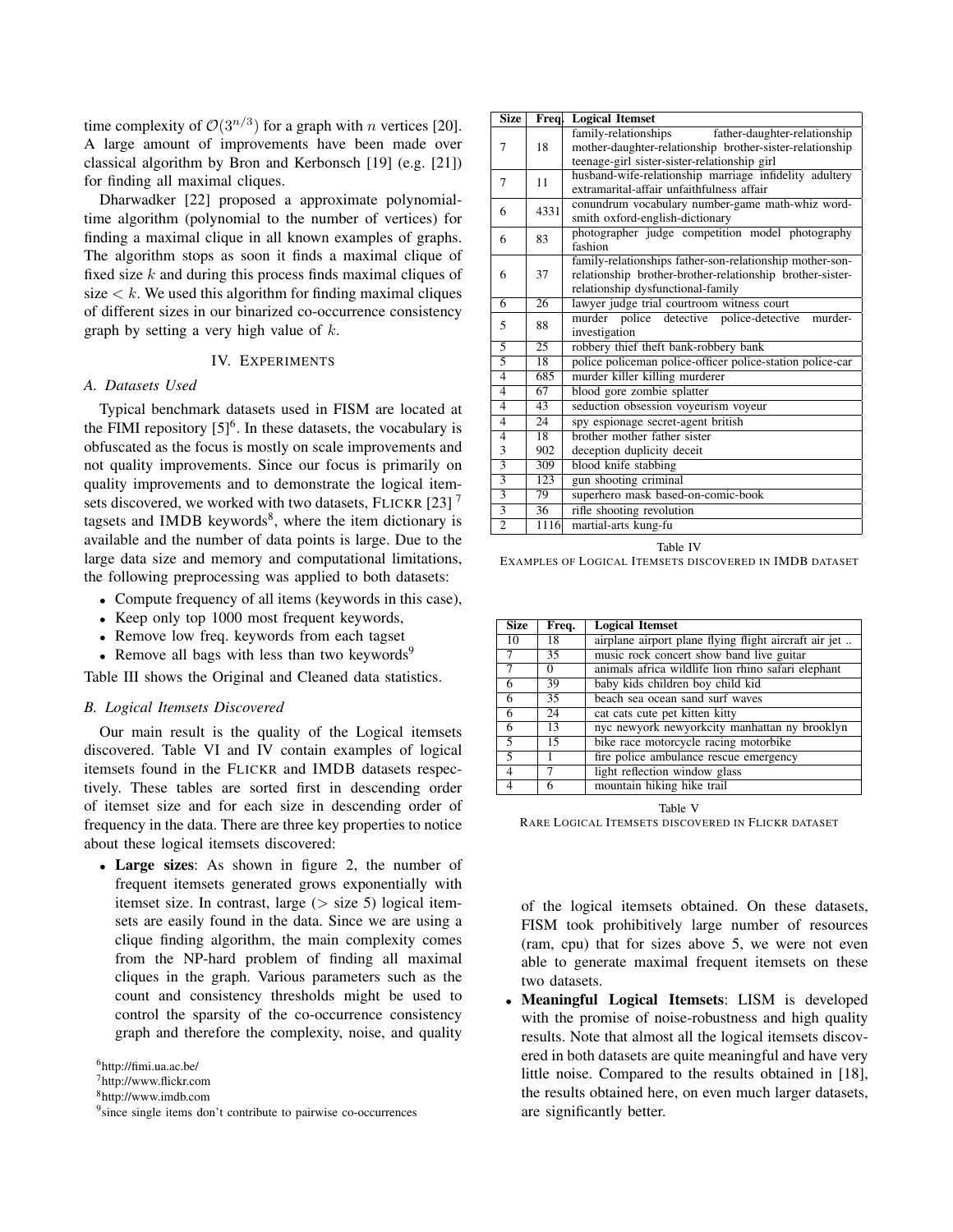• Low frequencies: Unlike FISM that looks for high frequency itemsets, LISM is *frequency agnostic*. Once the co-occurrence consistency graph is created, the logical itemsets are discovered directly from the graph. Statistics on these logical itemsets discovered is computed in the second pass through the data. Tables VII and V show examples of rare itemsets discovered by LISM in IMDB and FLICKR datasets respectively.

Thus overall, we conclude that LISM generates a small number of high quality, latent itemsets while FISM produces a very large number of noisy, observed itemsets from the data. This is possible because fundamentally, LISM decouples the observed noisy bag-of-items data from the latent logical itemsets via a highly noise free and scalable co-occurrence consistency graph. This unique and novel property of LISM makes it highly effective in dealing with the bag-of-items data compared to the FISM and other frequency based frameworks.

| <b>Size</b>               | Freq.            | Logical Itemsets                              |
|---------------------------|------------------|-----------------------------------------------|
| $\overline{\tau}$         | 194              | girl woman model beautiful sexy beauty pretty |
| $\overline{6}$            | 877              | racing sport performance team 911 motorsport  |
| 5                         | 1821             | rescue shelter found hurricanekatrina nola    |
| $\overline{5}$            | 164              | art street graffiti streetart stencil         |
| $\overline{5}$            | 157              | blue red green yellow purple                  |
| $\overline{5}$            | 148              | tree fall autumn leaves leaf                  |
| $\overline{5}$            | 85               | sky sunset clouds sun sunrise                 |
| $\overline{5}$            | 78               | city architecture building downtown buildings |
| $\overline{4}$            | 838              | ice sports youth hockey                       |
| $\overline{4}$            | 504              | london england uk unitedkingdom               |
| $\overline{4}$            | 475              | travel vacation islands holidays              |
| $\overline{4}$            | 469              | bridge francisco golden gate                  |
| $\overline{4}$            | 446              | paris france tower eiffeltower                |
| $\overline{4}$            | 414              | lake mountains hiking climbing                |
| $\overline{4}$            | 369              | california usa sanfrancisco roadtrip          |
| $\overline{4}$            | 333              | germany football soccer worldcup              |
| $\overline{4}$            | 327              | nikon digital camera set                      |
| $\overline{4}$            | 327              | canada vancouver bc britishcolumbia           |
| $\overline{4}$            | 324              | fish diving underwater scuba                  |
| $\overline{4}$            | 313              | snow winter ice cold                          |
| $\overline{4}$            | 288              | europe spain madrid espa                      |
| $\overline{4}$            | 244              | travel vacation trip adventure                |
| $\overline{4}$            | 229              | me portrait selfportrait self                 |
| $\overline{3}$            | 1609             | china beijing greatwall                       |
| $\overline{\overline{3}}$ | 1212             | germany berlin deutschland                    |
| $\overline{3}$            | 563              | wedding family reception                      |
| $\overline{3}$            | 387              | washington july fireworks                     |
| $\overline{3}$            | 312              | art museum history                            |
| $\overline{3}$            | $\overline{213}$ | family mom dad                                |
| $\overline{3}$            | 187              | art sculpture statue                          |
| $\overline{3}$            | 86               | street road sign                              |

Table VI

EXAMPLES OF LOGICAL ITEMSETS DISCOVERED IN FLICKR DATASET

#### V. CONCLUSION

Efficient frequent itemset mining is used ubiquitously for finding *interesting* and actionable insights in bag-of-items data in a variety of domains such as retail, text, vision, biology, etc. In this paper, we propose an alternate framework

| Size              | Freq           | Logical Itemset                                            |
|-------------------|----------------|------------------------------------------------------------|
| 13<br>0           |                | independent-film student-film experimental women ed-       |
|                   |                | ucational human-rights asian alternative underground-      |
|                   |                | film hispanic docudrama asian-american                     |
|                   |                | satire parody television celebrity sketch-comedy joke      |
| 10                | 7              | actor-playing-multiple-roles comedian humour enter-        |
|                   |                | tainment                                                   |
|                   |                | school teacher teenage-girl student teenage-boy high-      |
| 10                | 1              | school bully classroom basketball teacher-student-         |
|                   |                | relationship                                               |
| 9                 | 5              | religion church christian prayer god catholic bible chris- |
|                   |                | tianity faith                                              |
| 9                 | 0              | dog cat bird anthropomorphism anthropomorphic-             |
|                   |                | animal rabbit mouse pig cow                                |
| 8                 | 9              | singer song singing musician piano guitar band concert     |
| $\overline{8}$    | $\Omega$       | beach boat island swimming fishing sea fish ocean          |
| $\overline{8}$    | $\Omega$       | boat island ship fishing sea fish ocean storm              |
| 7                 | 4              | castle king princess fairy-tale witch queen prince         |
| 7                 | 4              | interview actor behind-the-scenes film-making making-      |
|                   |                | of filmmaking director                                     |
| 7                 | 3              | funeral cemetery death-of-mother coffin graveyard grief    |
|                   |                | grave                                                      |
| 7                 | 0              | nightmare guilt hallucination insanity psychiatrist para-  |
|                   |                | noia mental-illness                                        |
| $\overline{\tau}$ | $\Omega$       | forest nature river mountain lake woods tree               |
| 7                 | $\theta$       | boat nature water river fishing lake fish                  |
| $\overline{6}$    | 5              | alien robot future outer-space spaceship space             |
| 6                 | 2              | ghost fear nightmare hallucination supernatural-power      |
|                   |                | curse                                                      |
| 6                 | $\Omega$       | politics corruption politician mayor election speech       |
| $\overline{6}$    | $\overline{0}$ | children christmas girl orphan little-girl doll            |
| 6                 | $\theta$       | computer scientist science time-travel future outer-space  |
| 6                 | $\theta$       | maid inheritance mansion wealth butler servant             |
| 6                 | $\overline{0}$ | politics corruption politician mayor election speech       |
| $\overline{5}$    | $\overline{9}$ | doctor hospital nurse ambulance heart-attack               |
| $\overline{5}$    | 5              | scientist science professor laboratory experiment          |
| $\overline{5}$    | $\overline{2}$ | reporter newspaper politician journalist scandal           |
| $\overline{5}$    | $\overline{0}$ | artist painting obsession photography writing              |
| $\overline{5}$    | $\overline{0}$ | ghost supernatural demon witch curse                       |
| $\overline{4}$    | 7              | kidnapping bound-and-gagged abduction tied-to-chair        |
| $\overline{4}$    | $\overline{2}$ | anime student japan based-on-manga                         |
| $\overline{4}$    | $\overline{1}$ | betrayal corruption conspiracy greed                       |

Table VII EXAMPLES OF rare LOGICAL ITEMSETS DISCOVERED IN IMDB DATASET

to FISM, called the Logical Itemset Mining that is simple, scalable, and highly effective in dealing with the *mixtureof-intents-noise* and *projection-of-intents-incompleteness* of bag-of-items data. Results on two large bag-of-items datasets demonstrate the high quality of logical itemsets discovered by LISM. The LISM framework is highly *noise-robust*, uses only two passes through the transaction data and stores only sparse pair-wise statistics and is therefore, highly scalable. It is able to discover logical itemsets, that are not obvious in the data and is also able to generalize to novel logical itemsets with zero support.

LISM can be improved in several ways:  $(i)$  Instead of using binarized graph to find logical itemsets, the original weighted co-occurrence consistency graph can be used to find *soft* logical itemsets as opposed to the *hard* logical